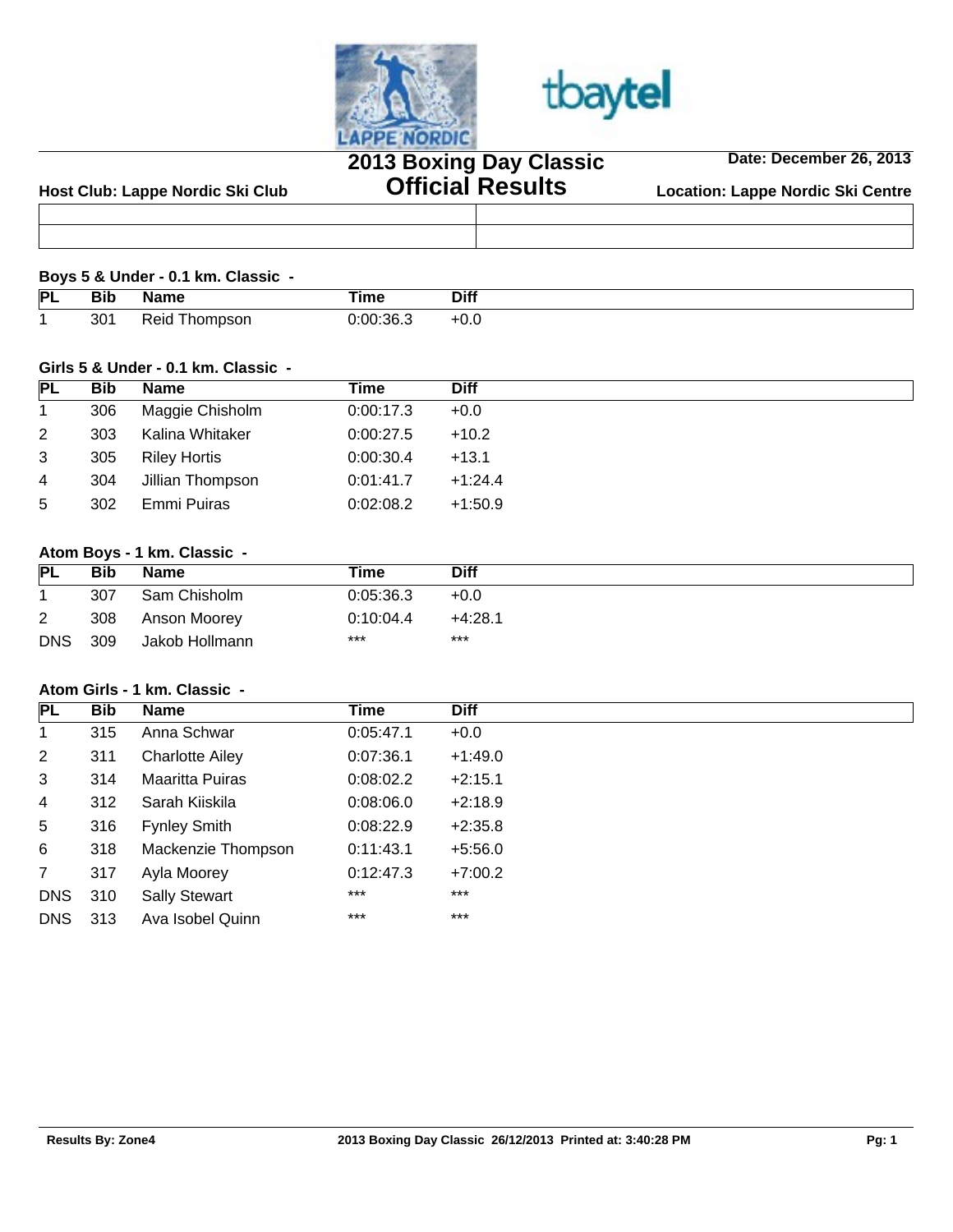## **Pee Wee Boys - 2.2 km. Classic -**

| <b>PL</b>      | Bib | <b>Name</b>          | Time      | <b>Diff</b> |
|----------------|-----|----------------------|-----------|-------------|
| $\mathbf{1}$   | 322 | Erik Schlyter        | 0:08:50.3 | $+0.0$      |
| $\overline{2}$ | 319 | Lukas Hortis         | 0:09:54.5 | $+1:04.2$   |
| 3              | 326 | Edwynn Schwar        | 0:09:59.1 | $+1:08.8$   |
| 4              | 325 | <b>Cedric Martel</b> | 0:11:32.8 | $+2:42.5$   |
| 5              | 320 | Alex Brown           | 0:12:09.6 | $+3:19.3$   |
| 6              | 321 | Dylan Halls          | 0:12:33.3 | $+3:43.0$   |
| $\overline{7}$ | 327 | Max Chisholm         | 0:13:11.2 | $+4:20.9$   |
| 8              | 323 | Dale Ball            | 0:21:31.2 | $+12:40.9$  |
| <b>DNS</b>     | 324 | Max Hollmann         | $***$     | $***$       |

## **Pee Wee Girls - 2.2 km. Classic -**

| PL             | Bib | <b>Name</b>         | Time      | <b>Diff</b> |
|----------------|-----|---------------------|-----------|-------------|
| $\overline{1}$ | 332 | Simone Poulin       | 0:11:57.0 | $+0.0$      |
| $\overline{2}$ | 330 | Carley Kiiskila     | 0:12:10.2 | $+13.2$     |
| 3              | 333 | <b>Brooke Ailey</b> | 0:12:21.0 | $+24.0$     |
| $\overline{4}$ | 328 | Rory Smith          | 0:13:57.5 | $+2:00.5$   |
| 5              | 329 | Danika Whitaker     | 0:14:34.9 | $+2:37.9$   |
| 6              | 334 | Daphne Martel       | 0:18:43.4 | $+6:46.4$   |
| <b>DNS</b>     | 331 | Anna Stewart        | $***$     | $***$       |

# **Midget Boys - 3.8 km. Classic -**

| PL | סוכ<br>____ | Nama                   | <b>Time</b>                                                                                                          | <b>Diff</b> |
|----|-------------|------------------------|----------------------------------------------------------------------------------------------------------------------|-------------|
|    | 335         | Halls<br>ravis<br>____ | .<br>the contract of the contract of the contract of the contract of the contract of the contract of the contract of | ט.ט         |

## **Midget Girls - 3.8 km. Classic -**

| <b>Bib</b> | <b>Name</b>          | Time      | <b>Diff</b> |  |
|------------|----------------------|-----------|-------------|--|
| 337        | Tessa Schwar         | 0:11:39.0 | $+0.0$      |  |
| 336        | Heidi Stewart        | 0:12:05.6 | $+26.6$     |  |
| 338        | <b>Ashley Hortis</b> | 0:13:01.6 | $+1:22.6$   |  |
| 339        | Charlotte Johnston   | 0:15:51.7 | $+4:12.7$   |  |
|            |                      |           |             |  |

# **Juvenile Boys - 6 km. Classic -**

| <b>PL</b> | Bib. | Name                       | Time      | <b>Diff</b> |
|-----------|------|----------------------------|-----------|-------------|
|           | 341  | Aidan Carr                 | 0:18:45.9 | $+0.0$      |
| 2         | 342  | Tobias Quinn               | 0:19:09.0 | $+23.1$     |
| 3         | 340  | <b>Frederick SERRATORE</b> | 0:19:51.1 | $+1:05.2$   |
| 4         | 343  | Aidan Johnston             | 0:22:06.7 | $+3:20.8$   |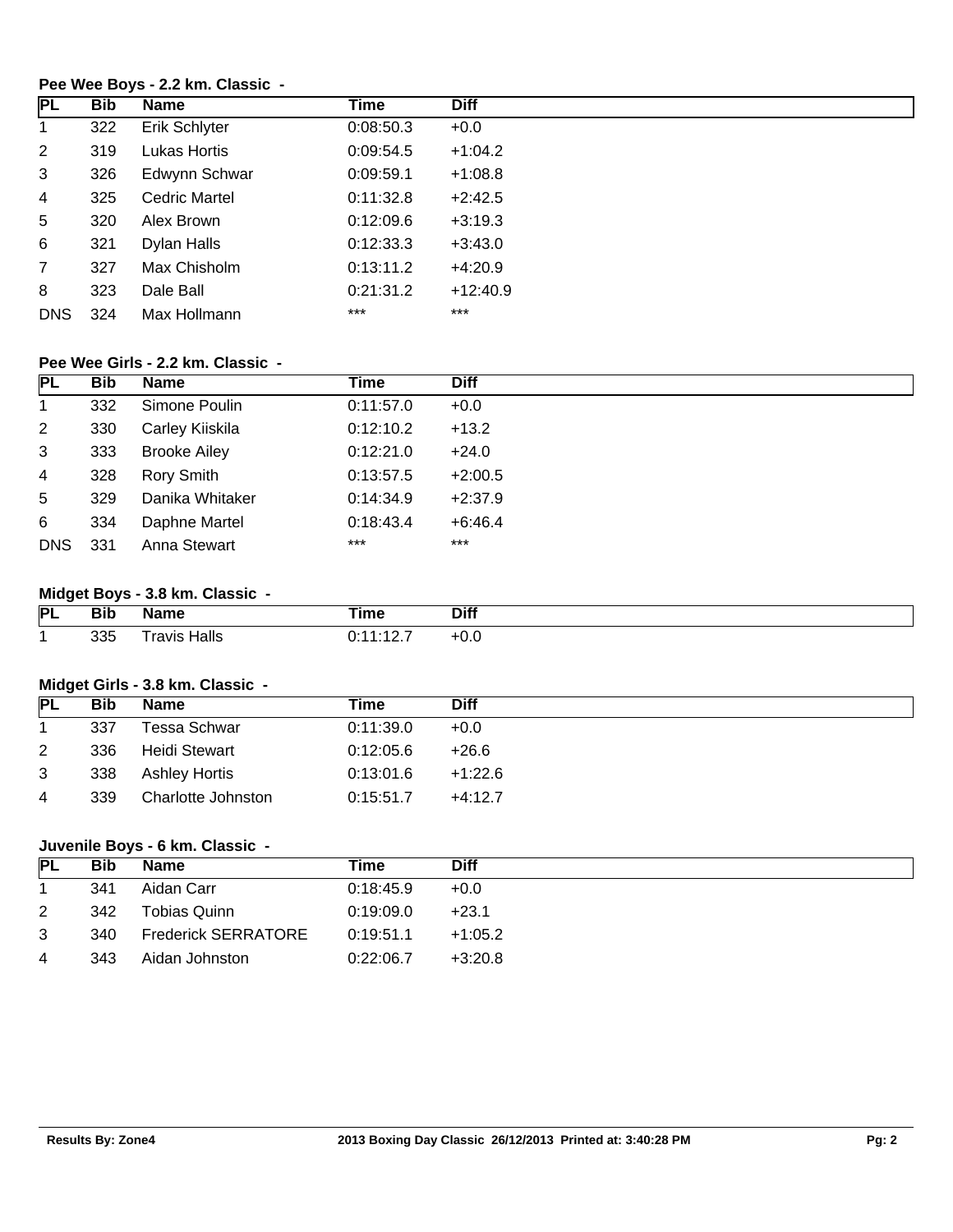## **Senior Women - 6 km. Classic -**

| <b>PL</b> | <b>Bib</b> | Name            | Time      | <b>Diff</b> |
|-----------|------------|-----------------|-----------|-------------|
|           | 347        | Daphne Haggarty | 0:18:41.0 | $+0.0$      |
| 2         | 344        | Moira Haggarty  | 0:18:47.5 | $+6.5$      |
| 3         | 345        | Kelly Henry     | 0:18:48.5 | $+7.5$      |
| 4         | 346        | Lindsay Inkila  | 0:19:25.1 | $+44.1$     |
| 5         | 348        | Katherine Hall  | 0:19:42.9 | $+1:01.9$   |

## **Junior Women - 6 km. Classic -**

| PL | Bib | <b>Name</b>             | --<br>īme | <b>Diff</b> |
|----|-----|-------------------------|-----------|-------------|
|    | 349 | RRATORE<br>Mia<br>SERRA | 0:21:35   | +v.v        |

## **Junior Girls - 6 km. Classic -**

| <b>PL</b> | .<br>Bib | ıame           | <b>The Contract of Contract Contract of Contract Contract Contract Of Contract Contract Contract Contract Contract Contract Contract Contract Contract Contract Contract Contract Contract Contract Contract Contract Contract C</b><br>ıme | <b>Diff</b> |
|-----------|----------|----------------|---------------------------------------------------------------------------------------------------------------------------------------------------------------------------------------------------------------------------------------------|-------------|
|           | 350      | White<br>sadie | 40.40<br>. .<br>ت. ۲ د<br><b>V.IV.</b>                                                                                                                                                                                                      | ט.ט         |

## **Master Men 31+ - 6 km. Classic -**

| <b>PL</b> | Bib | <b>Name</b>   | Time      | <b>Diff</b> |
|-----------|-----|---------------|-----------|-------------|
|           | 353 | Keith Ailey   | 0:19:03.5 | $+0.0$      |
| 2         | 352 | Freddy Hortis | 0:20:53.6 | $+1:50.1$   |
| 3         | 351 | John Kiiskila | 0:24:47.3 | +5:43.8     |

## **Master Men 41+ - 6 km. Classic -**

| <b>PL</b> | Bib | <b>Name</b>           | Time      | <b>Diff</b> |
|-----------|-----|-----------------------|-----------|-------------|
|           | 354 | <b>Patrick Martel</b> | 0:19:26.2 | $+0.0$      |
| 2         | 355 | Christian Hollmann    | 0:21:26.2 | $+2:00.0$   |
| 3         | 356 | CHRIS SERRATORE       | 0:21:57.1 | $+2:30.9$   |

## **Master Men 51+ - 6 km. Classic -**

| <b>PL</b>      | <b>Bib</b> | Name           | Time      | <b>Diff</b> |
|----------------|------------|----------------|-----------|-------------|
|                | 359        | Ron Mahler     | 0:20:22.3 | $+0.0$      |
| $\overline{2}$ | 360        | Jim Bailey     | 0:22:18.1 | $+1:55.8$   |
| 3              | 358        | Randy Berg     | 0:23:23.3 | $+3:01.0$   |
| 4              | 357        | Kevin Schlyter | 0:25:14.6 | $+4:52.3$   |

# **Master Women 31+ - 6 km. Classic -**

| PL | .<br>Bıb | ----                        | Гіmе         | Diff                          |
|----|----------|-----------------------------|--------------|-------------------------------|
|    | 361      | . .<br>Aılev<br>rılvr<br>M. | . .<br><br>. | $\mathsf{v} \cdot \mathsf{v}$ |